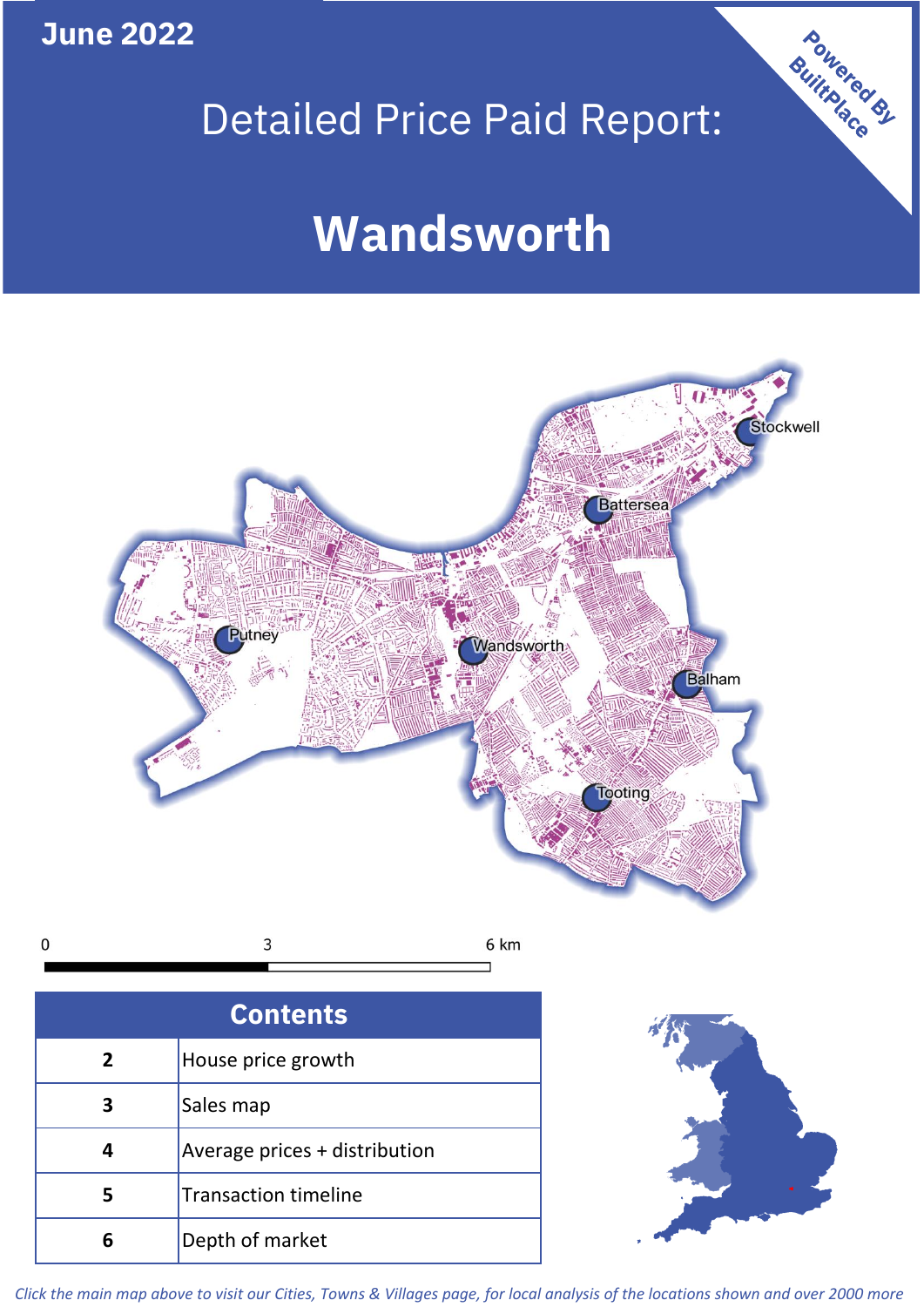## **Headline Data**

|                     | <b>Current level</b> | 3 month  | <b>Annual</b> | 5 year  | 10 year |
|---------------------|----------------------|----------|---------------|---------|---------|
| <b>House prices</b> | £641,132             | 0.7%     | 6.6%          | 2.3%    | 63.3%   |
| <b>Transactions</b> | 5,128                | $-12.4%$ | 16.8%         | $-3.7%$ | $-3.3%$ |

## **House Price Growth (April 2022 data)**

### *Annual Change in House Prices*



House prices in Wandsworth grew by 6.6% in the 12 months to April 2022 (based on 3-month smoothed data). By comparison national house prices grew by 10.7% and prices in London grew by 6.7% over the same period.

Wandsworth house prices are now 62.9% above their previous peak in 2007, compared to +76.7% for London and +52.9% across England.



#### *Year-To-Date Change in House Prices, December to April*

Local prices have fallen by 0.2% in 2022 so far, compared to a fall of 3.5% over the same period last year.

#### *Source: OS OpenData; UK House Price Index (Contains HM Land Registry data © Crown copyright)*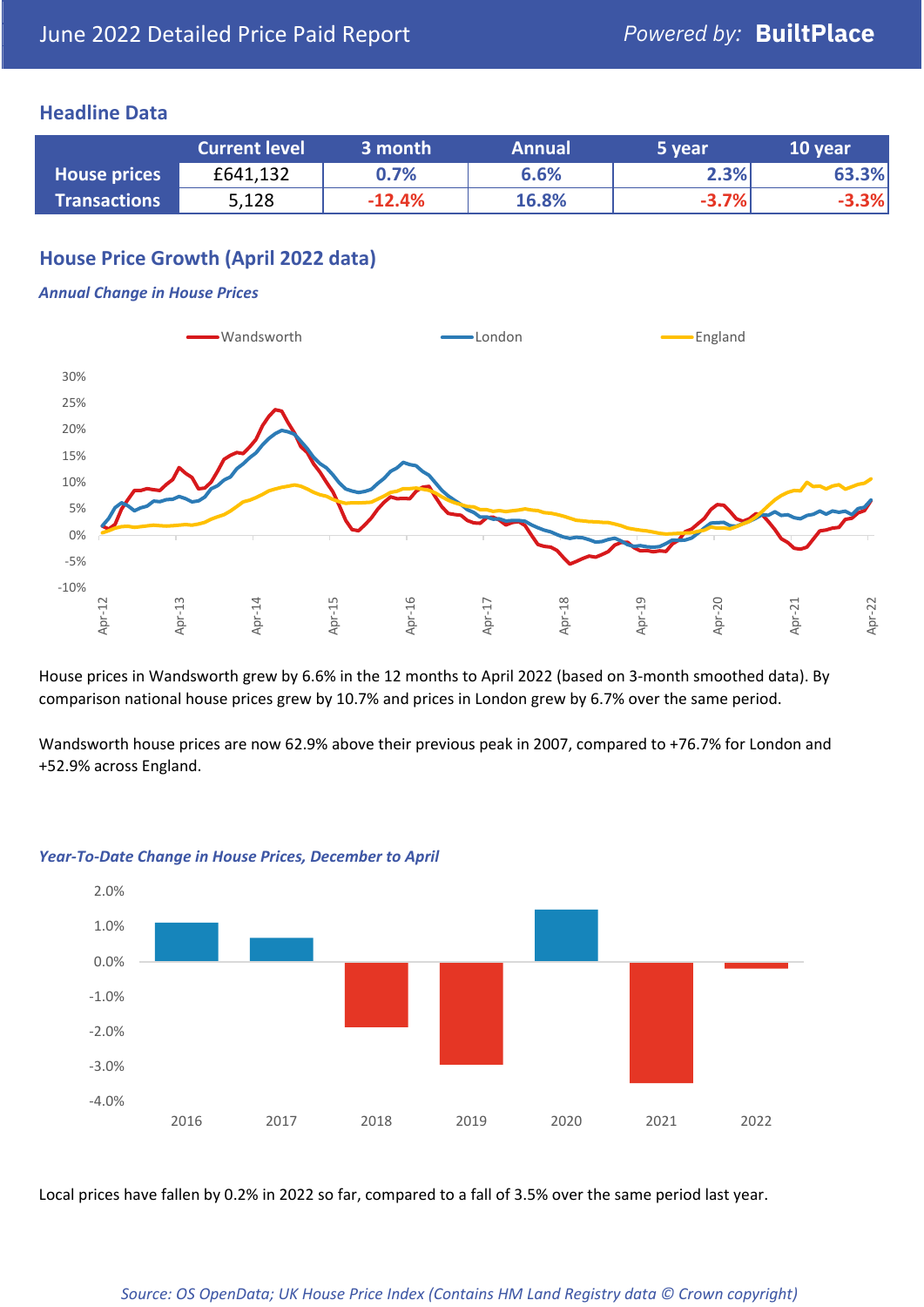# **House Price Map**

*12 months to April 2022*



*Each point is one postcode, coloured by the average value relative to all sales in this local authority (price bands are LA-specific quintiles).*

# **Map Key**

| Min        | <b>Max</b> |                            |
|------------|------------|----------------------------|
| Up to      | £422,000   | 1st quintile / lowest 20%  |
| £422,000   | £563,000   | 2nd quintile               |
| £563,000   | £747,000   | 3rd quintile               |
| £747,000   | £1,224,000 | 4th quintile               |
| £1,224,000 | and over   | 5th quintile / highest 20% |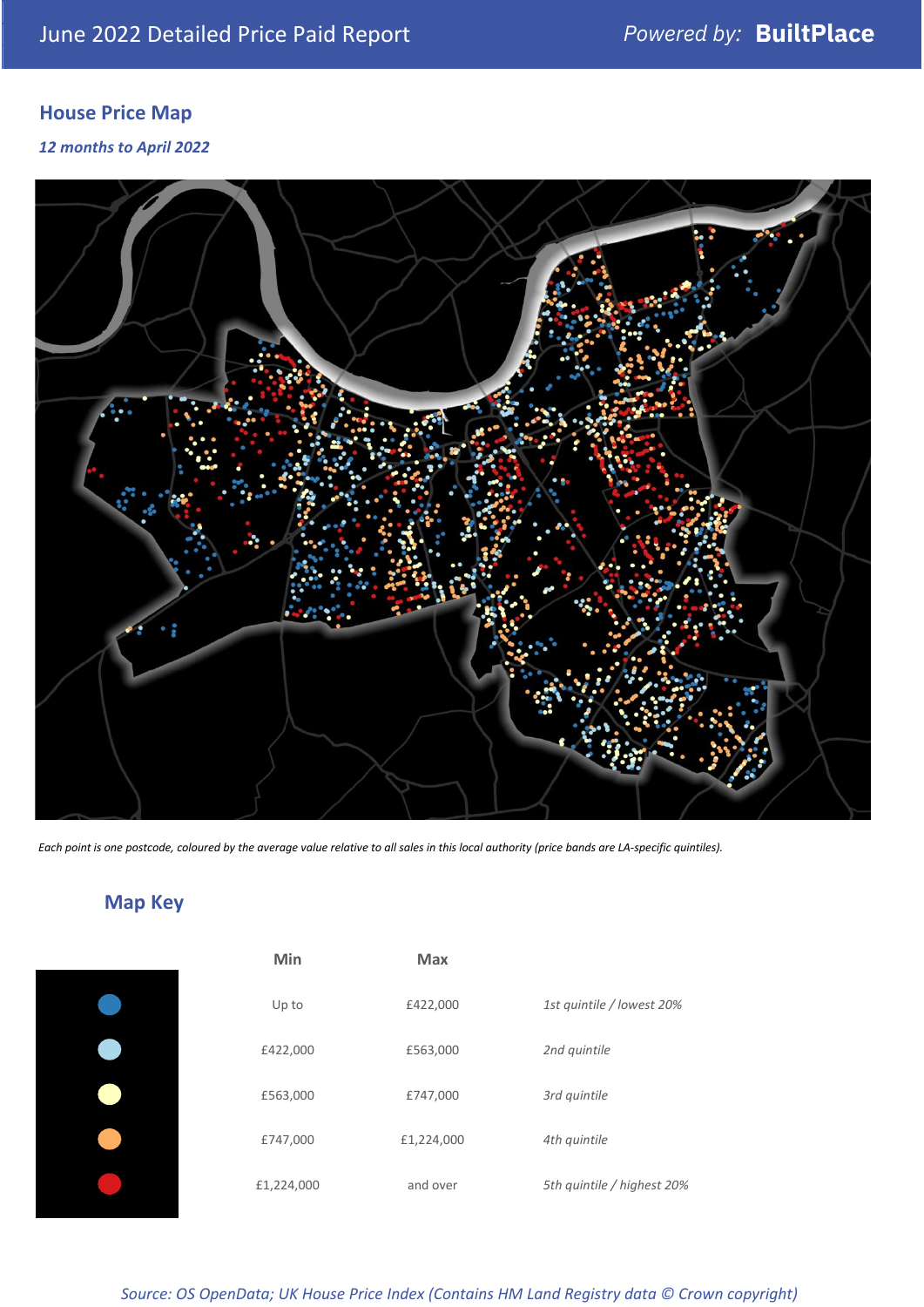# **Average House Price by Property Type**

## *12 months to April 2022*



|                 | <b>New</b>           | <b>Second hand</b> |  |
|-----------------|----------------------|--------------------|--|
| <b>Flat</b>     | £828,818             | £553,048           |  |
| <b>Terraced</b> | £2,700,000           | £1,111,321         |  |
| Semi-detached   | No recorded<br>sales | £1,639,542         |  |
| <b>Detached</b> | No recorded<br>sales | £3,160,183         |  |

## **House Price Distribution by Year**

*All properties, by price band and calendar year (2020 = year to date)*

|                    | 1997 | 2002 | 2007 | 2012 | 2017 | 2019 | 2020 |
|--------------------|------|------|------|------|------|------|------|
| <b>Under £100k</b> | 46%  | 3%   | 0%   | 0%   | 0%   | 0%   | 0%   |
| £100-200k          | 37%  | 33%  | 8%   | 5%   | 1%   | 2%   | 1%   |
| E200-300k          | 11%  | 34%  | 28%  | 20%  | 3%   | 4%   | 4%   |
| £300-400k          | 4%   | 14%  | 24%  | 22%  | 10%  | 11%  | 11%  |
| £400-500k          | 1%   | 7%   | 15%  | 18%  | 16%  | 15%  | 15%  |
| <b>£500k-1m</b>    | 1%   | 7%   | 20%  | 26%  | 47%  | 46%  | 43%  |
| £1-2m              | 0%   | 1%   | 4%   | 7%   | 20%  | 20%  | 22%  |
| <b>Over £2m</b>    | 0%   | 0%   | 1%   | 1%   | 4%   | 4%   | 4%   |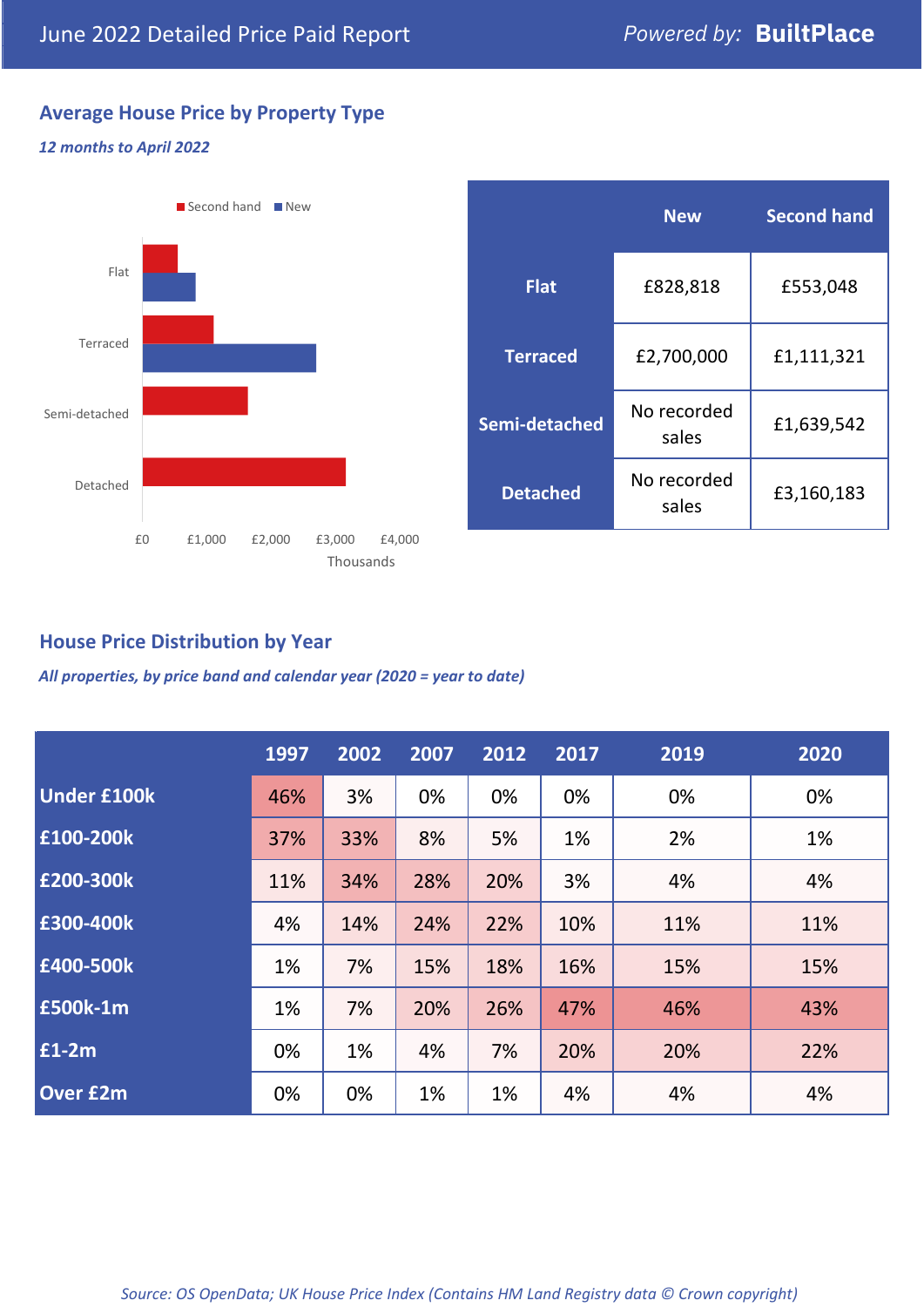## **Transactions (February 2022 data)**

*Annual Transactions, Indexed (2001-05 average = 100)*



There were 5,128 transactions in Wandsworth during the 12 months to February 2022. This is 65% of the average from 2001-05 and suggests activity is significantly below pre-downturn levels.

Transactions in Wandsworth have fallen by 15.4% since 2014, compared to changes of -21.3% for London and -7.7% for England.



#### *Cash and New Build Sales as % of Total, by Year*

*Note: The data on this page EXCLUDES transactions identified as transfers under a power of sale/repossessions, buy-to-lets (where they can be identified by a mortgage), and transfers to non-private individuals - i.e. it comprises only Land Registry 'A' data.*